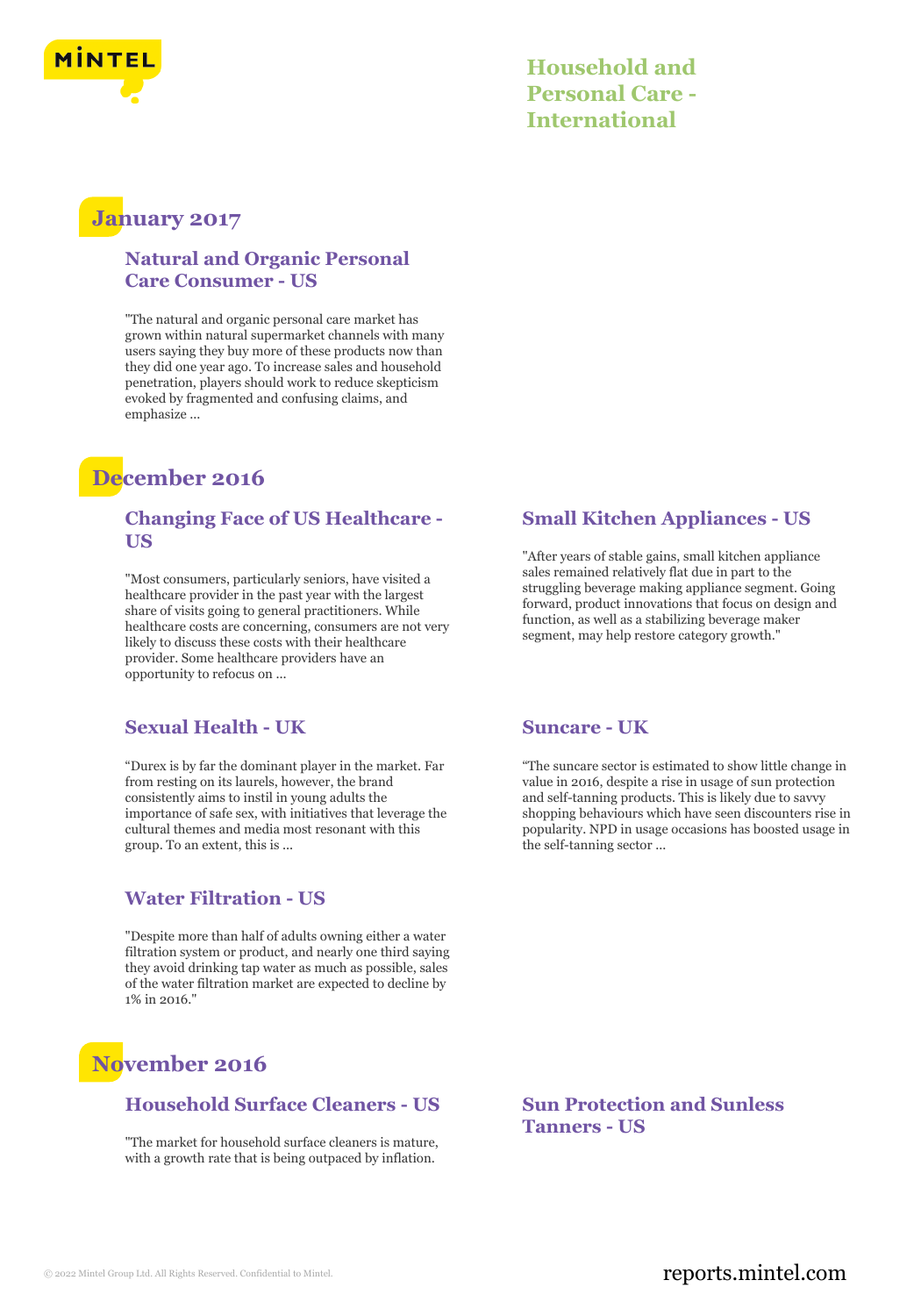

Convenience of multi-surface cleaning and antibacterial power are the leading attributes most consumers look for in surface cleaners, but secondary benefits such as scent, packaging, and natural ingredients are important among niche ...

# **October 2016**

### **Vitamins, Minerals and Supplements - US**

"VMS (vitamins, minerals, and supplements) is a trenddriven industry hinging on the latest health fad such as today's emphasis on digestive health and supplements containing beauty benefits. While its growth has been steady, certain players are faring better than others by meeting consumers' needs for convenience and fun, in addition ...

### **Shaving and Hair Removal - UK**

"Driven by a spike in NPD, a rise in advertising spend and changes in hair removal trends, the shaving and hair removal category returned to growth in value in 2015 following years of decline. Consumers are showing evidence of shaving more (both at a higher frequency and a greater area ...

### **Men's Personal Care - US**

The men's personal care market is expected to reach \$4.4 billion in 2016, representing growth of 15% when looking at the period from 2011-16. However, sales growth has slowed in recent years as the category stabilized and has been impacted by competition from a growing number of male-specific and ...

## **September 2016**

### **Consumers and the Economic Outlook: Quarterly Update - UK**

"For the UK, the EU referendum is one of the defining moments of the 21st Century so far, with long-term implications that will rival events as seismic as the financial crisis. The truth is, though, that this early in

**Household and Personal Care - International**

A hotter than average summer resulted in strong 2016 sun protection and sunless tanner sales. Brands are challenged by seasonal usage, with adults typically reserving sunscreen use for warmer summer months when sun exposure is more relevant and top-of-mind. However, interest in products with added skincare benefits, natural offerings, and ...

#### **Laundry Detergents - UK**

"Brand loyalty is powerful in the laundry detergents category, contributing to the popularity of sales promotions and subscription services and undermining value sales. Interest in innovations that add convenience or a touch of the expert to products is strong, and could be used to invigorate interest and increase spend. The ...

#### **Pest Control and Repellents - US**

"People are spending more on pest control than ever before. Although most spending is on pest control services, product sales for outdoor repellents are also rising. Warmer weather and concerns about mosquitoborne illnesses contribute to overall category spending; however, concerns about the safety of pest control products still linger, leading ...

### **Vitamins and Supplements - UK**

"Increased NPD and investment in marketing helped return healthy growth to the vitamins and supplements market in 2015. Demographically positioned vitamins proved among the biggest success stories of the year, reflecting consumer demand for more targeted health

## © 2022 Mintel Group Ltd. All Rights Reserved. Confidential to Mintel.  $\blacksquare$  reports.mintel.com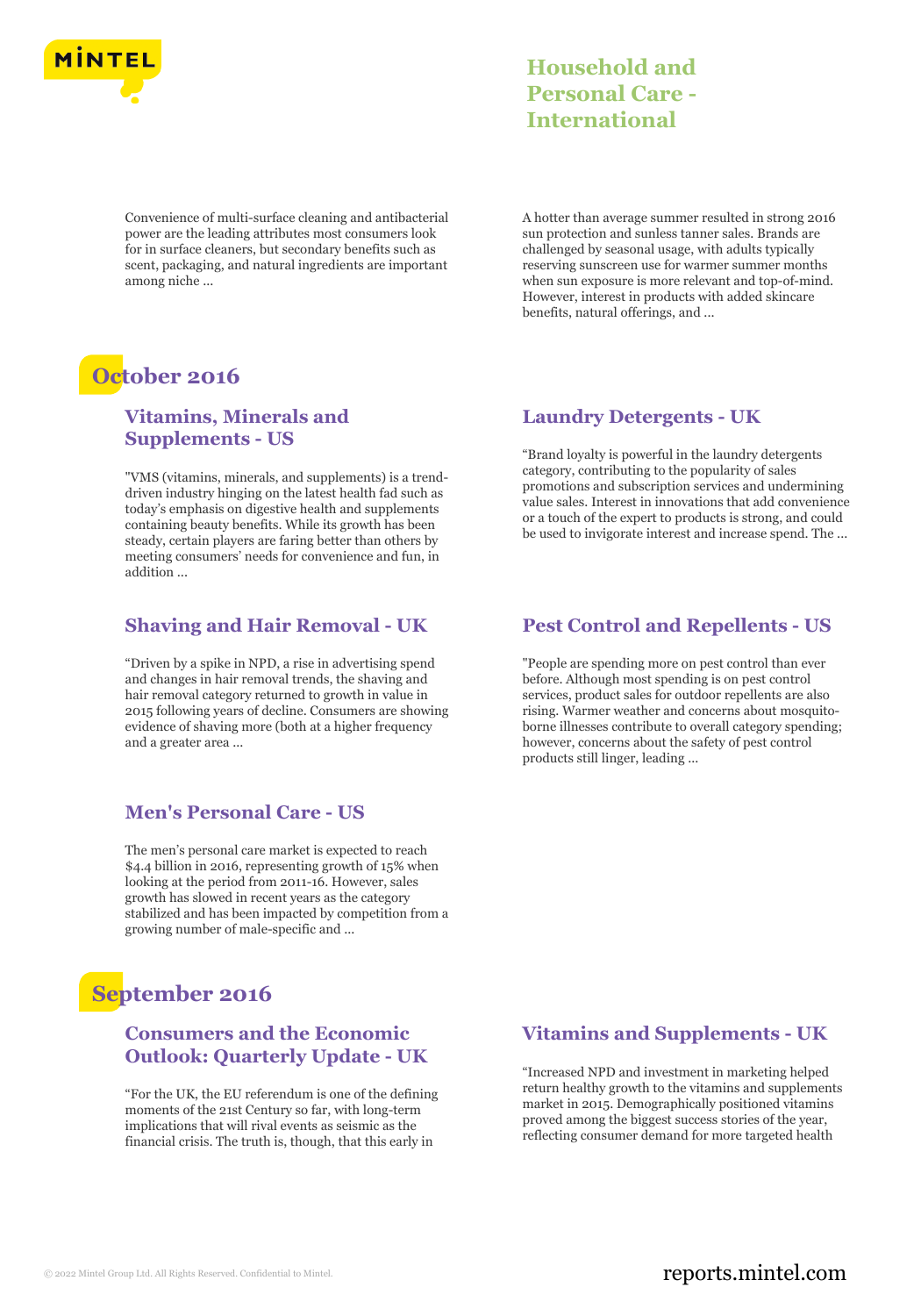

the process there has been little direct impact on most people's ...

solutions and indicating that brands could generate more interest in the category by ...

### **Seniors and Health - US**

"The number of Seniors, adults aged 65+, is on the rise and by 2021 they will account for 17.3% of the total US population. Seniors are generally optimistic about the future and are investing in their health despite the health challenges that naturally come with aging. The current age ...

# **August 2016**

#### **Pet Supplies - US**

"The pet supplies category continues its steady growth trajectory as Americans continue to spoil their pets, which are viewed as loyal family members rather than owned animals. Looking ahead, the category is expected to grow as the pet population ages, creating opportunities for products designed to address common issues that ...

### **Beauty and Personal Care Gift Sets - UK**

"Beauty sets remain a popular gift choice, particularly at Christmas, with high levels of festive spending keeping the market afloat. Beauty-conscious young women are most likely to ask for sets as gifts, or buy for themselves to save money on individual products. However, older consumers are less likely to buy ...

#### **Cleaning in and Around the Home - UK**

"The average amount of time spent cleaning indoors each week has fallen since 2014, reflecting declining household sizes and an increased reliance on easy-touse multipurpose products. Busy lives mean there is a balance to be struck between the amount of time it takes to clean and getting everything spotless, but ...



### **Digestive Health - US Air Care - UK**

**Pregnancy - US**

"The US continues to experience low birth rates. Despite this, the topic of prenatal and postnatal maternal health care for women continues to intensify and brands and companies have an opportunity to be a part of this conversation. Women are up against many health ailments, affecting both the mind and ...

### **Home Laundry Products - US**

"Home laundry product sales have rebounded as innovation in the category resulted in new product offerings and increased consumer spending on highermargin products. Key drivers for continued growth will focus on further innovation in the category surrounding compactness and scent, as well as a more personalized shopping experience for consumers ...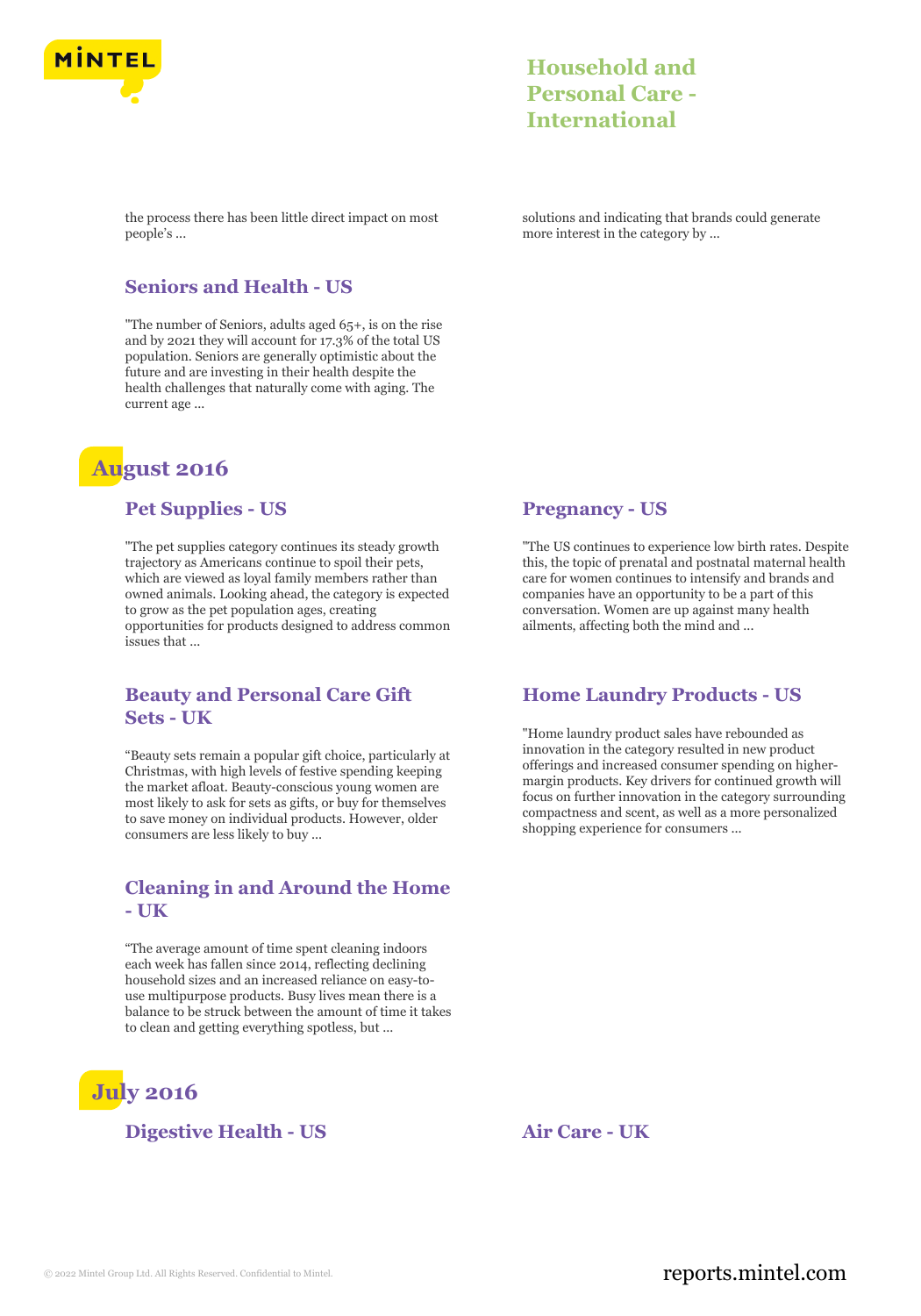

"After experiencing solid sales in 2014-15, growth in the digestive health market is expected to soften somewhat in 2016. The majority of consumers are turning to some form of OTC (over-the-counter) digestive remedy for treatment, with antacids accounting for the largest share of all digestive health remedy sales. Looking forward ...

## **Medicated Skincare - US**

"The rate of growth for medicated skincare market continues to decelerate. Anti-itch treatments remain the strongest performing segment, while foot medications, cold sore treatments, and skin growth removers continue to stagnate. Alternative treatment methods – from self-healing to home remedies and prescription care to general skincare –further exasperate the already ...

## **June 2016**

### **Dishwashing Products - UK**

"The dishwashing category is in decline, with value sales impacted by the increasing influence of discounters and discount grocers, larger economy packs and the continuing development of all-in-one detergents. True innovation has continued to slow, suggesting that there is space for brands to reignite the category through development of brand ...

## **Cleaning the House - US**

"Cleaning the house may not be something everyone looks forward to, but it remains an essential regular task, with consumers spending an average of more than four and a half hours on housecleaning every week. Understanding consumer attitudes and behaviors regarding cleaning the house is essential for companies marketing products ...

## **Oral Care - UK**

"Value sales growth in the UK oral care market has been increasingly undermined by falling sales in the mouthwash segment and a decline in new product launches. This underlines the importance of product innovation to the category if it is to return to a higher growth rate in the future ...



"Value sales in the air care category have stalled somewhat, but market conditions look set to ensure it returns to growth. There is an appetite for innovation in the category, and potential for product development of more premium scents and formats to boost the market, building on the positive impact ...

### **Body Care and Deodorant - US**

The \$6 billion body care and deodorant market has shown fairly stable growth in recent years. Near universal routine usage of deodorant and body care presents both opportunities and challenges for future growth. Spray formats, natural formulations, and the integration of added benefits have propelled consumer interest in the market ...

## **Deodorants and Bodycare - UK**

"The deodorants category has seen a decline in value in recent years, hampered by the rise of discounters, as well as a decline in NPD and advertising spend. The bodycare sector, on the other hand, has seen strong sales performance in recent years as consumers trade up in the prestige ...

## **Analgesics - US**

"The analgesics market has experienced modest growth in recent years. The majority of consumers turn to some form of OTC (over-the-counter) analgesic to treat pain, with internal analgesics remaining the dominate choice for pain relief, though external analgesics continue to experience faster growth. Looking forward, consumers' need for pain treatments ...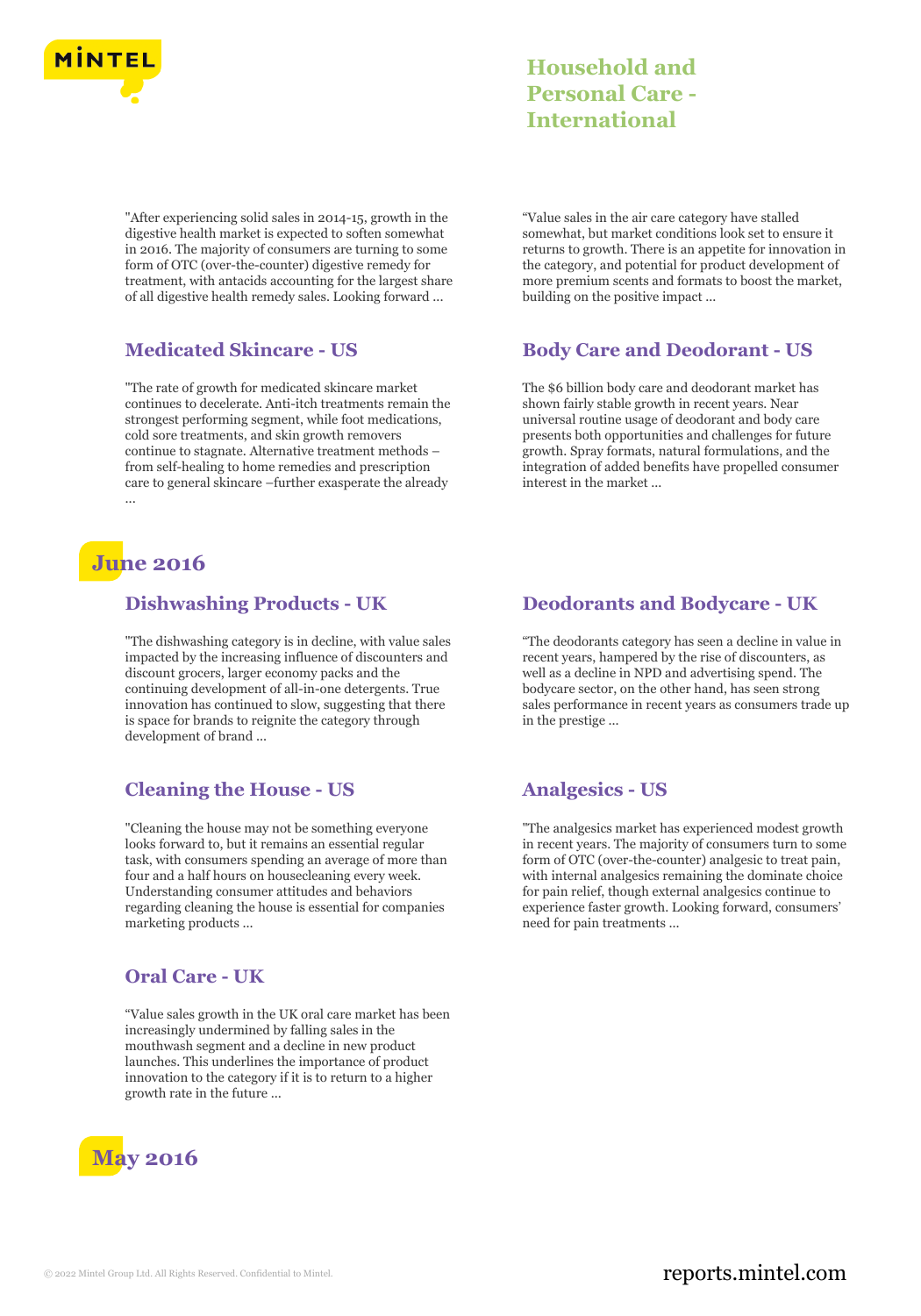

## **Consumers and the Economic Outlook: Quarterly Update - UK**

"Mintel's consumer confidence data shows that the economy only has, at best, an indirect impact on sentiment. When the UK economy was outperforming most of its peers, many people were still pretty wary. However, in 2016 sentiment has continued to trend upwards, despite disappointing growth in the economy as a ...

### **Dishwashing Products - US**

"Practically every US home has dishwashing products. However, being such a universal product category means it can be difficult to drive growth. While dishwashing liquid has been able to increase sales in recent years through innovations such as scented formulas, dishwasher detergent has found it harder to differentiate and faces ...

## **April 2016**

### **Cough, Cold, Flu and Allergy Remedies - US**

"US sales of cough, cold, flu, and allergy remedies grew substantially in 2015 largely due to the Rx-to-OTC switch of Flonase, a nasal allergy medication. A moderately severe flu season, coupled with a relatively ineffective flu vaccine, contributed to growth in the market. Households with children are a strong opportunity ...

## **Women's Haircare - UK**

"The women's haircare category has struggled to grow in value in recent years, as savvy shopping behaviours see women buying branded products at discount retailers. In addition, women are washing and styling their hair less frequently, which may be driven by concern over damage. Interest in shampoos with different levels ...

## **Disposable Baby Products - US**

"After years of flat or declining sales, the disposable baby products market is bouncing back as birth rates and consumer confidence recover and parents allocate more spend to premium products."

#### **Self Diagnostics - US**

"The self diagnostics market is made up of several diverse segments all aiming to give consumers insight into their health. For the two largest segments, blood pressure and blood glucose monitoring, testing is likely to be done out of necessity and can be covered by insurance, which impacts retail sales ...

#### **Gastrointestinal Remedies - UK**

"Sales of gastrointestinal remedies have surged in recent years as consumers have become increasingly aware of their diet and digestive health. However, along with a growing awareness of health issues comes a greater desire to treat illness through dietary changes rather than reaching for medications, which is a challenge for ...

### **Shampoo, Conditioner and Hairstyling Products - US**

The shampoo, conditioner, and hairstyling market decelerated from the previous year, growing by 2.1%. The hairstyling segment has remained stagnant due to consumers' interest in more natural hairstyles. Innovation through new product forms that are addressing consumers' concerns and hair needs, the expansion of male offerings, and better delivery ...

## **Toilet Cleaning, Bleaches and Disinfectants - UK**

"The continued shift towards multipurpose cleaning products and low-cost bleach is affecting value sales in the toilet cleaning, bleaches and disinfectants category as consumers look to save money and space in the home. To combat this, branded bleaches and specialist toilet care brands must rethink how they can increase the ...

### **OTC Analgesics and Cold and Flu Remedies - UK**

"Overall, OTC analgesics and cold and flu remedies have enjoyed strong sales growth in recent years, bolstered by high levels of NPD and sustained investment in

## © 2022 Mintel Group Ltd. All Rights Reserved. Confidential to Mintel.  $\blacksquare$  reports.mintel.com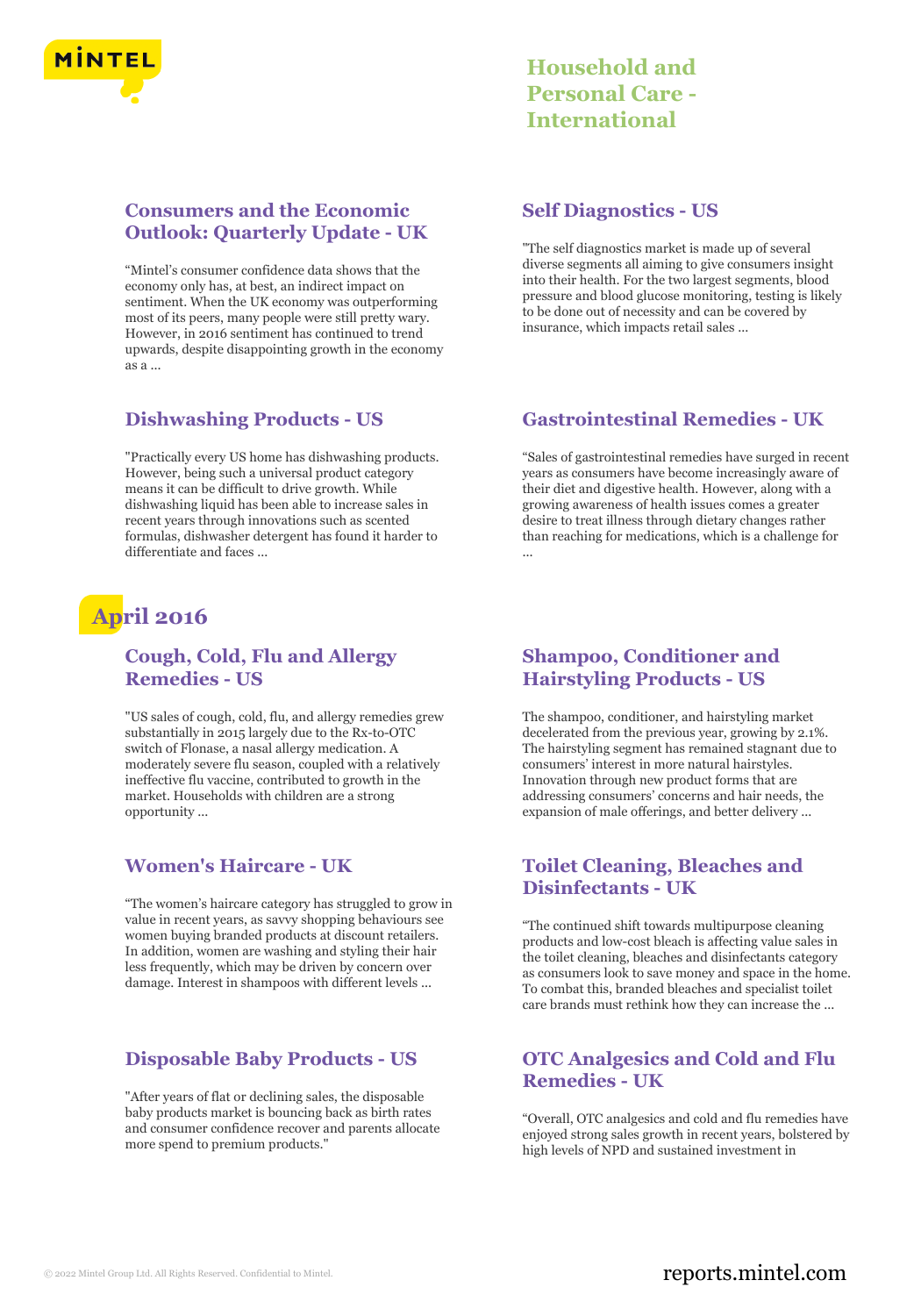

advertising, as well as a less effective flu jab in winter 2014/15. However, media headlines over the marketing of some branded analgesics could ...

# **March 2016**

## **Feminine Hygiene and Sanitary Protection Products - US**

Growth of the overall feminine care products market has been marginal in recent years, as it faces several challenges. Women are having fewer, lighter periods, contributing to declining usage of sanitary protection, specifically tampons. However, an aging population and increased interest in cleansing products bodes well for the adult incontinence ...

## **Feminine Hygiene and Sanitary Protection Products - UK**

"The feminine hygiene and sanitary protection category has grown slowly and steadily in recent years, driven by the feminine hygiene and incontinence sectors. The category has seen a rise in recorded advertising expenditure, with recent campaigns focusing on empowerment as a theme, whilst NPD has also been increased, contributing to ...

## **Air Care - US**

"After struggling in recent years, the air care market posted stronger gains in 2015 reflected in growth across all segments. Opportunities exist to engage adults by expanding claims beyond scent, focusing on natural or environmentally friendly options as well as health and wellness benefits. A focus on innovative formats may ...

# **February 2016**

### **Major Household Appliances - US**

"Bolstered by improvement in the overall economy, sales of most types of major appliances stabilized after the end of the recession in 2009 and then started to gain ground in 2013 with further improvement in the housing and home renovation markets. Opportunities to help to accelerate sales further exist in ...

### **Hard Surface Cleaning and Care Products - UK**

"The hard surface cleaning and care market is in decline, a result of competitive pricing and consumers relying on fewer multipurpose products. In a particularly pricesensitive category brands can look to add value by demonstrating how their products can save consumers time and effort while maintaining crucial efficacy."

## **Babies' and Children's Personal Care Products, Nappies and Wipes - UK**

"The babies' and children's nappies and wipes market continues to see sales declines as parents switch to discounters for cheaper purchases. While branded innovation returns in 2015, the slowing birth rate means the market is not expected to return to growth. Babies' and children's personal care products have fared better ...

## **OTC Pediatrics - US**

Illness is prevalent among children, as 90% of children younger than 12 experienced some type of ailment in the past year. Their weaker immune system combined with opportunities for interaction and germ spreading makes them especially susceptible to illness. The OTC (overthe-counter) pediatrics market has continued to grow after a ...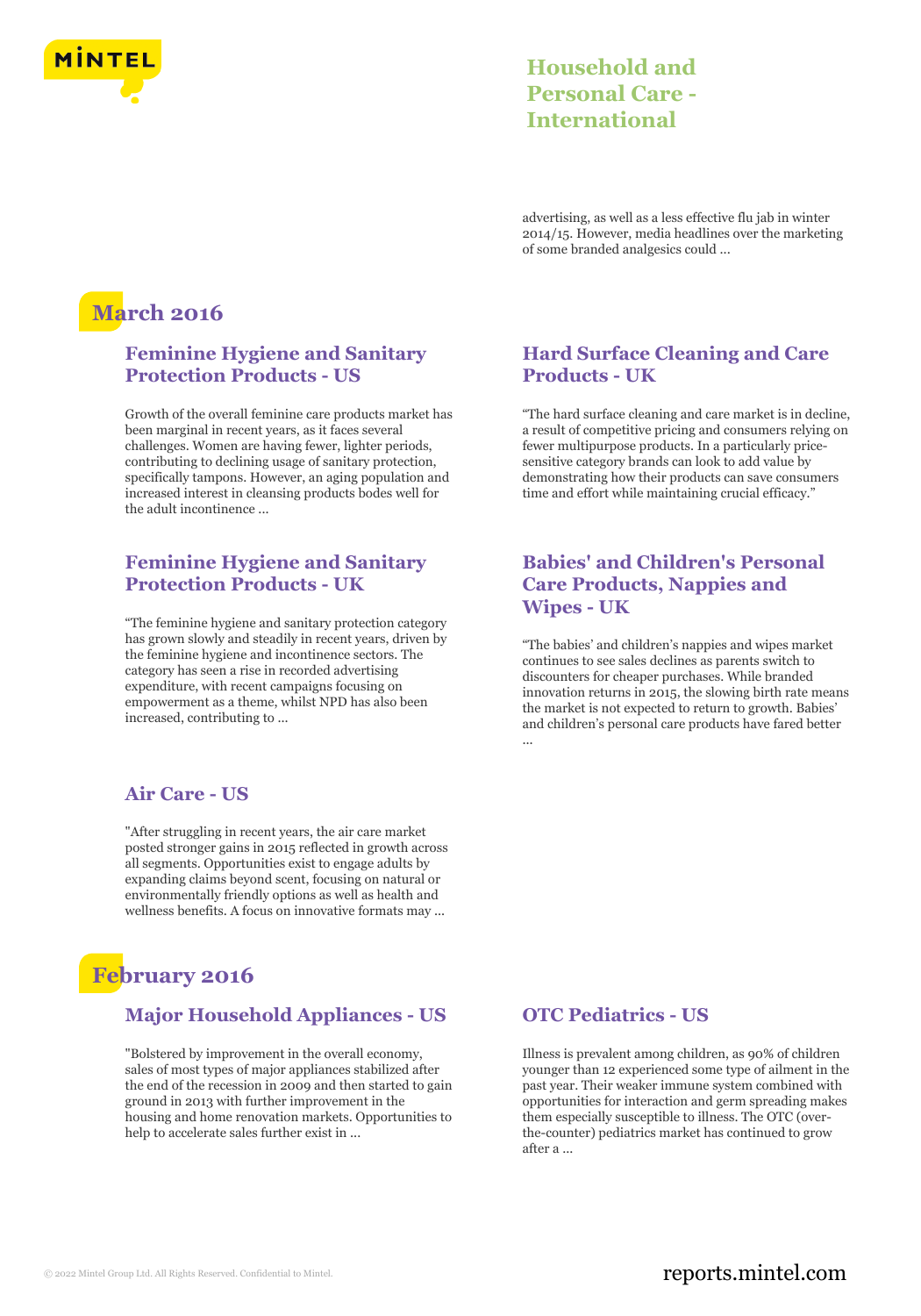

### **Drug Store Retailing - US**

"The drug store market has expanded well beyond traditional drug stores to include other channels such as mass merchandisers, supermarkets, and warehouse clubs as well as mail order options that also fulfil consumers' drug store needs."

### **Soap, Bath and Shower Products - UK**

"The SBS (soap, bath and shower) market, once plagued by consumer reliance on price promotions and special offers, continues to fluctuate as consumers now trade down on daily essentials in order to treat themselves with more luxurious occasional-use items such as detox bath salts. In 2016 in-shower treatments present an ...

#### **Household Paper Products - US**

"The mature household paper products market has experienced flat sales in recent years. Still, while consumers continue to take a value-driven approach to shopping for household paper products, they place importance on product quality and are interested in products that allow them to streamline and simplify tasks, as well as ...

## **January 2016**

### **Household Care Packaging Trends - US**

"In highly competitive, mature household care product categories, where sales increases must come at the expense of a competitor, packaging is as important as the product itself as a means of delivering value to consumers. Household care product packaging can do much more than just hold and dispense the product ...

# **January 1970**

### **Oral Care - US**

"The US oral care category has suffered from slow growth in recent years and grew only 2.2% in 2016. Near

## **Household and Personal Care - International**

### **Soap, Bath and Shower Products - US**

"When adjusted for inflation, total market sales in the soap, bath, and shower products market have remained relatively flat, though the inclusion of more premium benefits have helped boost sales of liquid body washes and bath products. Going forward, continued launches of products offering premium benefits, as well as product ...

#### **Household Paper Products - UK**

"The increasing popularity of the discount retail sector, in particular the expansion of the German chains Lidl and Aldi, has negatively impacted value sales of household paper products in recent years by driving down household spend on the category. Whilst the essential nature of products in this market means that ...

### **First Aid - UK**

"The first aid category has shown a dip in value in 2015, driven by a decline in launch activity as well as reduced investment in recorded advertising spend. However with high interest in innovations in plasters/bandages, and current research showing the potential for smart bandages in the near future ...

## **Managing Your Health - US**

"Several factors are impacting healthcare, including an anticipated shortage of primary care physicians, resulting in an increased focus on managing one's own health, as well as growing reliance on retail health clinics and pharmacists. At a time when the US population is experiencing significant growth among the older population, a ...